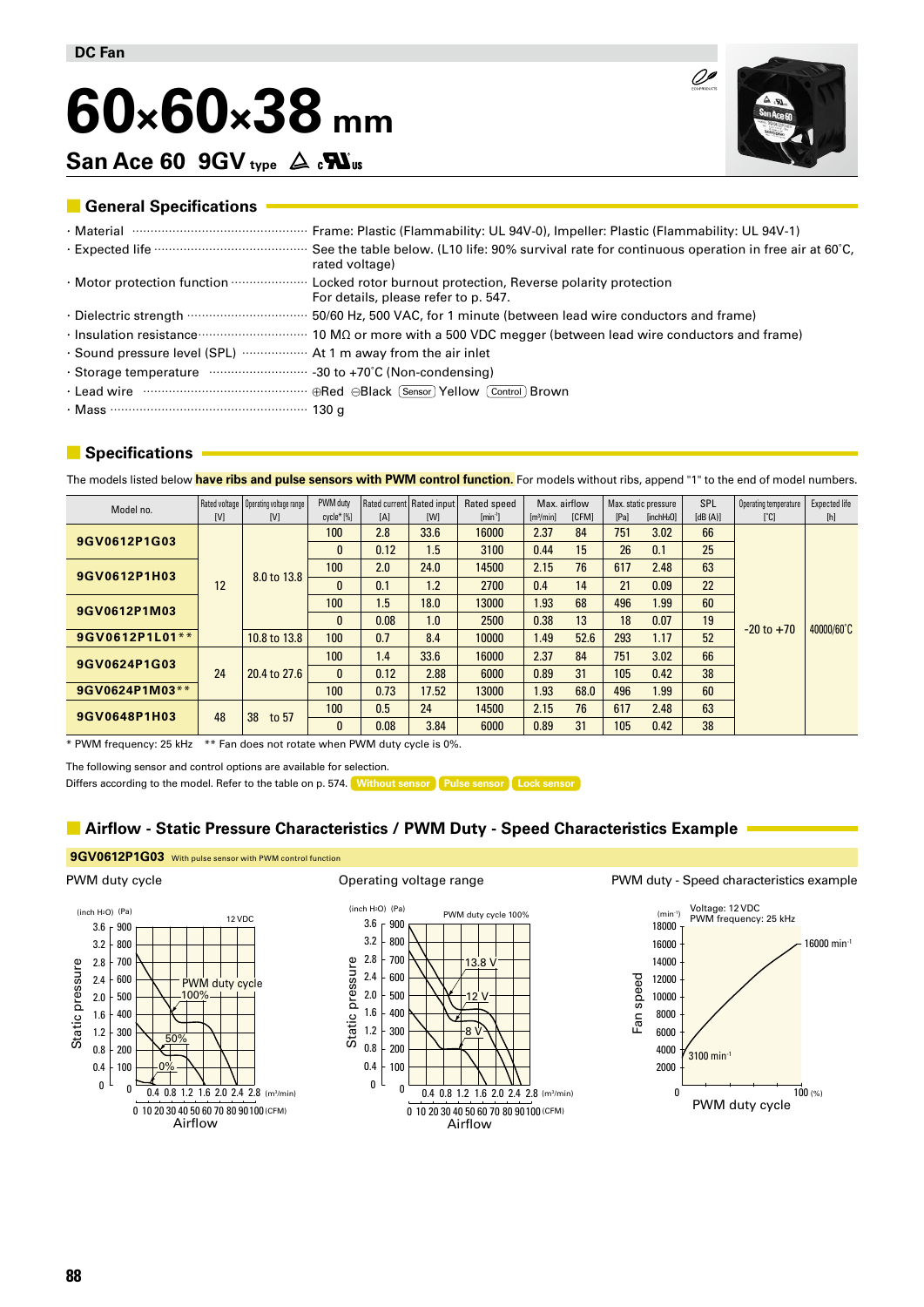## **■ Airflow - Static Pressure Characteristics / PWM Duty - Speed Characteristics Example**



#### **9GV0612P1M03** With pulse sensor with PWM control function



### **9GV0612P1L01** With pulse sensor with PWM control function

PWM duty cycle



### Operating voltage range









#### PWM duty cycle



Operating voltage range



PWM duty - Speed characteristics example

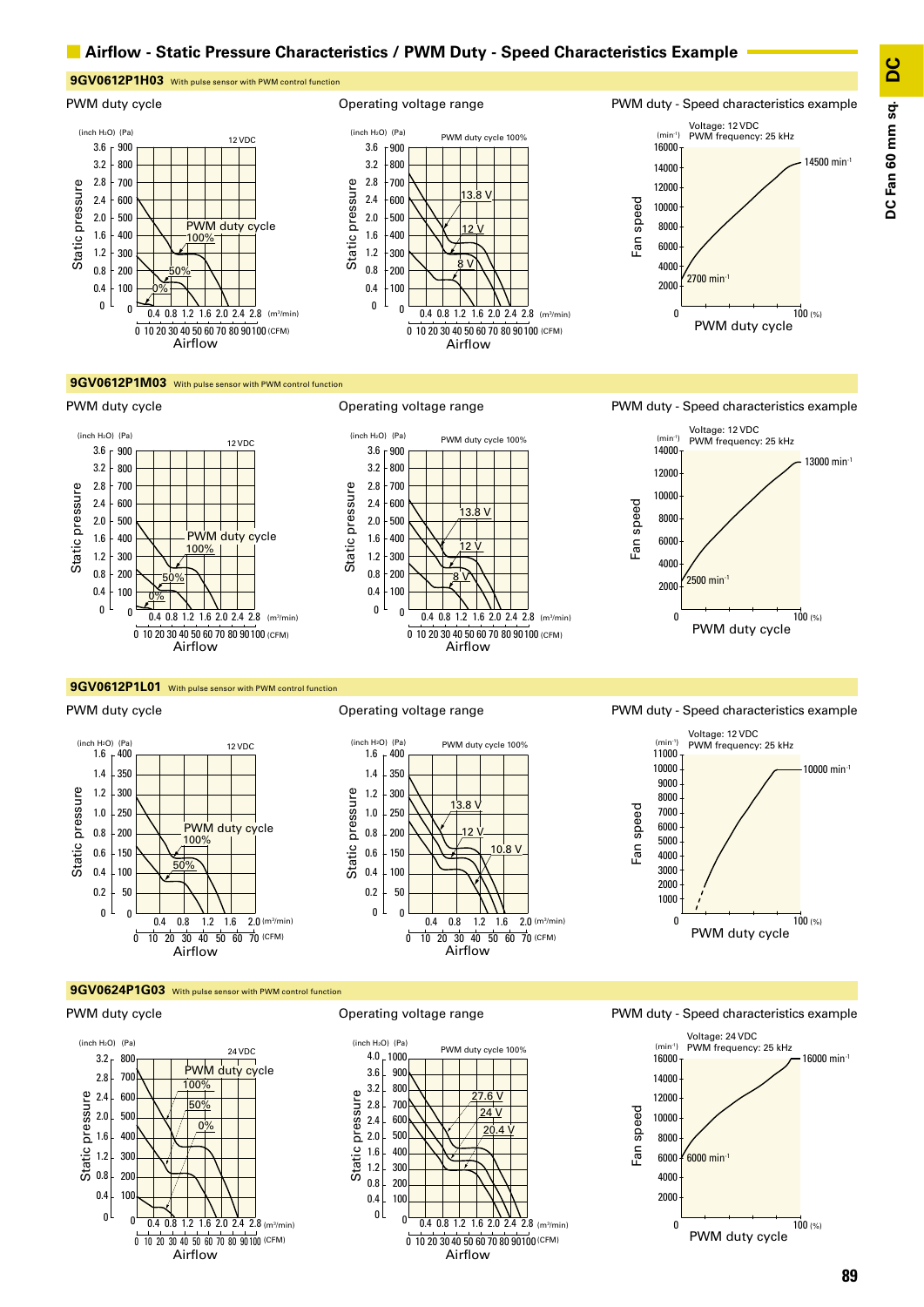## ■ **Airflow - Static Pressure Characteristics / PWM Duty - Speed Characteristics Example**

# **9GV0624P1M03** With pulse sensor with PWM control function

**9GV0648P1H03** With pulse sensor with PWM control function

静圧







#### PWM duty cycle **CONFERGIATE:** Operating voltage range TWM duty - Speed characteristics example









#### **■ Dimensions (unit: mm)** (With ribs)